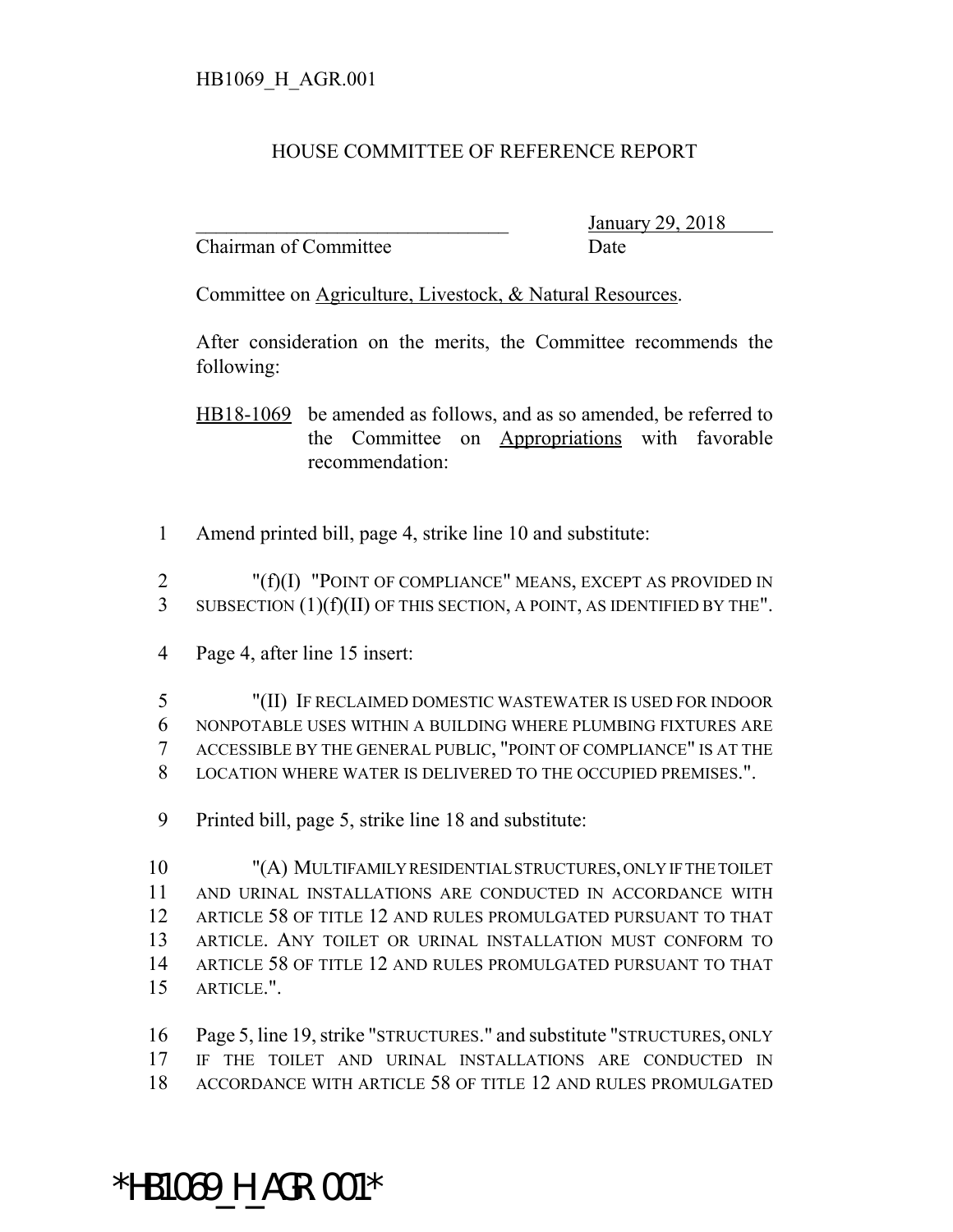PURSUANT TO THAT ARTICLE.ANY TOILET OR URINAL INSTALLATION MUST

 CONFORM TO ARTICLE 58 OF TITLE 12 AND RULES PROMULGATED PURSUANT TO THAT ARTICLE.".

Page 5, strike line 20 and substitute:

 "(3) (a) (I) ON OR BEFORE DECEMBER 31, 2019, AND EXCEPT AS 6 PROVIDED IN SUBSECTION  $(3)(a)(II)$  OF THIS SECTION, THE COMMISSION".

- Page 5, line 21, strike "SHALL" and substitute "MAY".
- Page 5, after line 21 insert:

9 "(II) NOTWITHSTANDING SUBSECTION (3)(a)(I) OF THIS SECTION, THE STATE PLUMBING BOARD SHALL PROMULGATE RULES GOVERNING THE INSTALLATION AND INSPECTION OF TOILET AND URINAL SYSTEMS AND STRUCTURES FOR WHICH RECLAIMED DOMESTIC WASTEWATER IS USED 13 PURSUANT TO SUBSECTION  $(2)(c)(IV)$  OF THIS SECTION.".

Page 6, strike line 9 and substitute:

 "(d) THE COMMISSION MAY PROMULGATE RULES MORE STRINGENT THAN THE STANDARDS AND CATEGORIES SET FORTH IN SUBSECTION (2) OF THIS SECTION ONLY IF THE COMMISSION:

- (I) DETERMINES THAT THE STANDARDS AND CATEGORIES SET FORTH IN SUBSECTION (2) OF THIS SECTION ARE NOT PROTECTIVE OF PUBLIC HEALTH; AND
- 21 (II) IDENTIFIES:

**(A) A DOCUMENTED INCIDENT OF MICROBIAL DISEASE THAT THE**  COMMISSION DETERMINES HAS A REASONABLE POTENTIAL TO AFFECT PUBLIC HEALTH AND FOR WHICH THE COMMISSION HAS IDENTIFIED AS LIKELY ORIGINATING FROM RECLAIMED DOMESTIC WASTEWATER; OR

 (B) A PEER-REVIEWED PUBLISHED ARTICLE THAT IDENTIFIES A POTENTIAL PUBLIC HEALTH RISK POSED BY THE USE OF RECLAIMED DOMESTIC WASTEWATER UNDER THE STANDARDS ESTABLISHED IN SUBSECTION (2) OF THIS SECTION.

 (4) FOLLOWING A PUBLIC STAKEHOLDERS PROCESS, THE WATER QUALITY CONTROL DIVISION MAY DEVELOP POLICY, GUIDANCE, OR BEST MANAGEMENT PRACTICES THAT ARE CONSISTENT WITH THIS SECTION, AS THE DIVISION DEEMS NECESSARY TO IMPLEMENT THIS SECTION.

 (5) IN ADDITION TO THE RELIEF AVAILABLE UNDER SECTION 25-8-205 (6), THE DIVISION MAY GRANT A USER OF RECLAIMED

\*HB1069 H AGR.001\*  $-2$ -